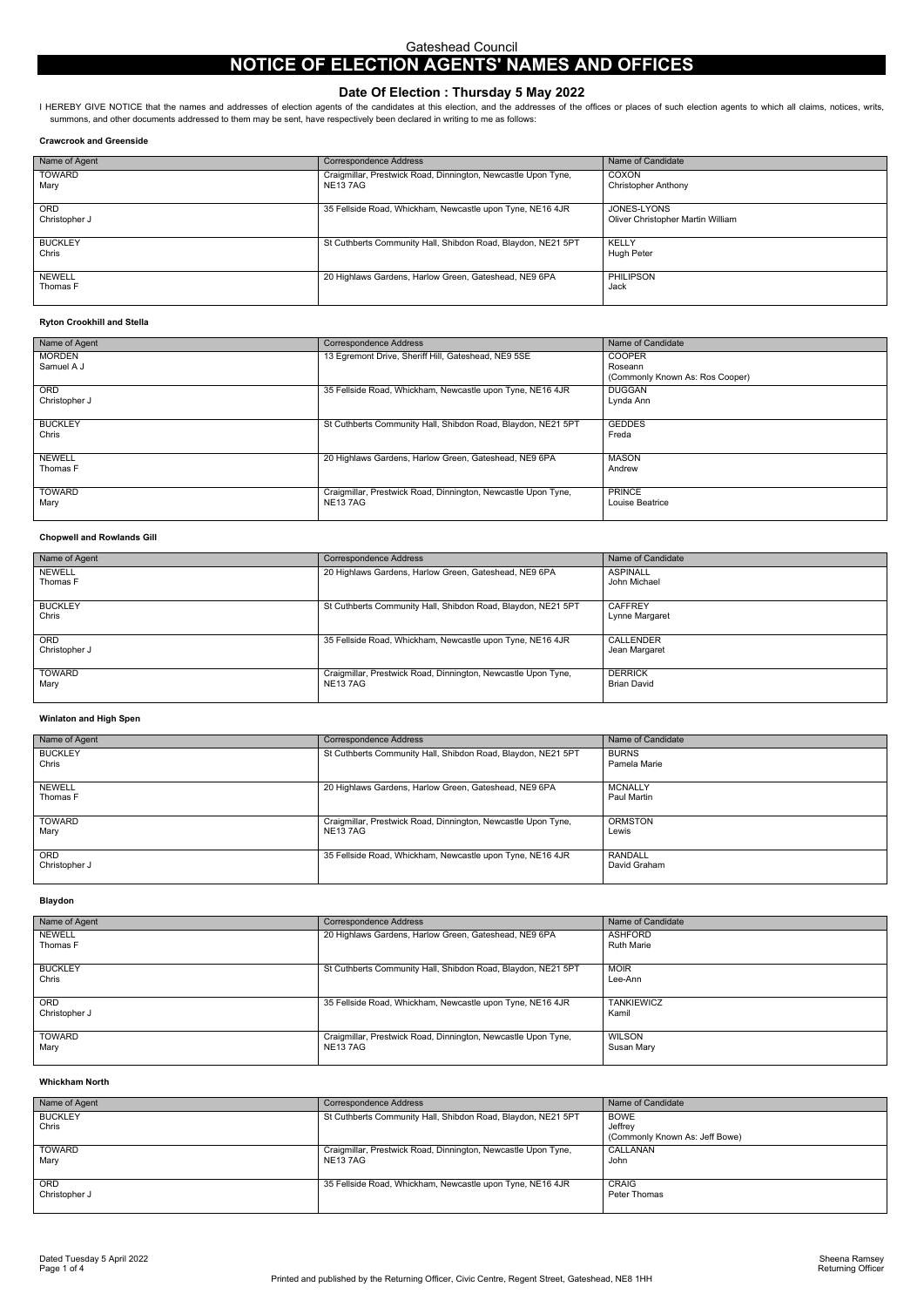Dated Tuesday 5 April 2022 Sheena Ramsey Page 2 of 4 Returning Officer

# **Whickham South and Sunniside**

| Name of Agent               | <b>Correspondence Address</b>                                                   | Name of Candidate           |
|-----------------------------|---------------------------------------------------------------------------------|-----------------------------|
| <b>BUCKLEY</b><br>Chris     | St Cuthberts Community Hall, Shibdon Road, Blaydon, NE21 5PT                    | <b>HALL</b><br>Michael Alan |
| NEWELL<br>Thomas F          | 20 Highlaws Gardens, Harlow Green, Gateshead, NE9 6PA                           | <b>MCDONALD</b><br>Helen    |
| <b>ORD</b><br>Christopher J | 35 Fellside Road, Whickham, Newcastle upon Tyne, NE16 4JR                       | <b>ORD</b><br>Marilynn      |
| TOWARD<br>Mary              | Craigmillar, Prestwick Road, Dinnington, Newcastle Upon Tyne,<br><b>NE137AG</b> | <b>WILSON</b><br>Perry      |

## **Dunston Hill and Whickham East**

| Name of Agent               | <b>Correspondence Address</b>                                | Name of Candidate                  |
|-----------------------------|--------------------------------------------------------------|------------------------------------|
| <b>NEWELL</b><br>Thomas F   | 20 Highlaws Gardens, Harlow Green, Gateshead, NE9 6PA        | <b>BLANCHFLOWER</b><br>Isabel Mary |
| <b>HOCKING</b><br>Jak       | 37 Chester Drive, Willington, Durham, DL15 0QA               | <b>HOCKING</b><br>Jak              |
| <b>BUCKLEY</b><br>Chris     | St Cuthberts Community Hall, Shibdon Road, Blaydon, NE21 5PT | <b>MOIR</b><br>Andrew Dylan        |
| <b>ORD</b><br>Christopher J | 35 Fellside Road, Whickham, Newcastle upon Tyne, NE16 4JR    | <b>ORD</b><br>Amelia Louise        |
| <b>STEELE</b><br>Graham     | 3 The Grove, Whickham, NE16 4QY                              | <b>STEELE</b><br>Graham            |

## **Dunston and Teams**

| Name of Agent             | <b>Correspondence Address</b>                                             | Name of Candidate                                                             |
|---------------------------|---------------------------------------------------------------------------|-------------------------------------------------------------------------------|
| <b>NEWELL</b><br>Thomas F | 20 Highlaws Gardens, Harlow Green, Gateshead, NE9 6PA                     | <b>BLANCHFLOWER</b><br>Andrew Garth<br>(Commonly Known As: Andy Blanchflower) |
| <b>KIRTON</b><br>Leigh    | 19 Ravensworth Road, Dunston, NE11 9AB                                    | <b>BURNETT</b><br>Dorothy<br>(Commonly Known As: Dot Burnett)                 |
| ORD.<br>Christopher J     | 35 Fellside Road, Whickham, Newcastle upon Tyne, NE16 4JR                 | <b>GORDON</b><br>Elizabeth Anne<br>(Commonly Known As: Beth Gordon)           |
| <b>TOWARD</b><br>Mary     | Craigmillar, Prestwick Road, Dinnington, Newcastle Upon Tyne,<br>NE13 7AG | <b>GUTHRIE</b><br>Jordan-Lee                                                  |

# **Lobley Hill and Bensham**

| Name of Agent             | Correspondence Address                                                    | Name of Candidate                                                        |
|---------------------------|---------------------------------------------------------------------------|--------------------------------------------------------------------------|
| KIRTON<br>Leigh           | 19 Ravensworth Road, Dunston, NE11 9AB                                    | <b>DODDS</b><br>Kevin Michael                                            |
| <b>TOWARD</b><br>Mary     | Craigmillar, Prestwick Road, Dinnington, Newcastle Upon Tyne,<br>NE13 7AG | <b>GARDINER</b><br>John Rogan                                            |
| <b>NEWELL</b><br>Thomas F | 20 Highlaws Gardens, Harlow Green, Gateshead, NE9 6PA                     | <b>REDFERN</b><br>Andrew James<br>(Commonly Known As: Andy Redfern)      |
| BEADLE<br>Ronald W.A.L    | 21 Beaconsfield Avenue, Low Fell, Gateshead, NE9 5XT                      | <b>RICKELTON</b><br>James Robert<br>(Commonly Known As: Jamie Rickelton) |

## **Saltwell**

| Name of Agent                 | <b>Correspondence Address</b>                                                   | Name of Candidate                |
|-------------------------------|---------------------------------------------------------------------------------|----------------------------------|
| <b>TOWARD</b><br>Mary         | Craigmillar, Prestwick Road, Dinnington, Newcastle Upon Tyne,<br><b>NE137AG</b> | ABLESON<br>Robert                |
| <b>KIRTON</b><br>Leigh        | 19 Ravensworth Road, Dunston, NE11 9AB                                          | <b>ADAMS</b><br>John Frederick   |
| <b>BEADLE</b><br>Ronald W.A.L | 21 Beaconsfield Avenue, Low Fell, Gateshead, NE9 5XT                            | <b>BRAND</b><br>Leanne May       |
| CABRAL<br>Rachel Mary         | 11 Claremont Place, NE8 1TL                                                     | <b>CABRAL</b><br>Rachel Mary     |
| <b>STEELE</b><br>Graham       | 3 The Grove, Whickham, NE16 4QY                                                 | <b>GALLAGHER</b><br>Craig Edward |

#### **Low Fell**

| Name of Agent          | <b>Correspondence Address</b>                                 | Name of Candidate               |
|------------------------|---------------------------------------------------------------|---------------------------------|
| <b>NEWELL</b>          | 20 Highlaws Gardens, Harlow Green, Gateshead, NE9 6PA         | <b>GORMAN</b>                   |
| Thomas F               |                                                               | <b>Mark Andrew</b>              |
| <b>KIRTON</b><br>Leigh | 19 Ravensworth Road, Dunston, NE11 9AB                        | LAWSON<br>Calvin Kenneth Joseph |
|                        |                                                               |                                 |
| <b>TOWARD</b>          | Craigmillar, Prestwick Road, Dinnington, Newcastle Upon Tyne, | <b>STERLING</b>                 |
| Mary                   | NE137AG                                                       | Paul                            |
| BEADLE<br>Ronald W.A.L | 21 Beaconsfield Avenue, Low Fell, Gateshead, NE9 5XT          | WELSH<br>Dawn Elizabeth         |
|                        |                                                               |                                 |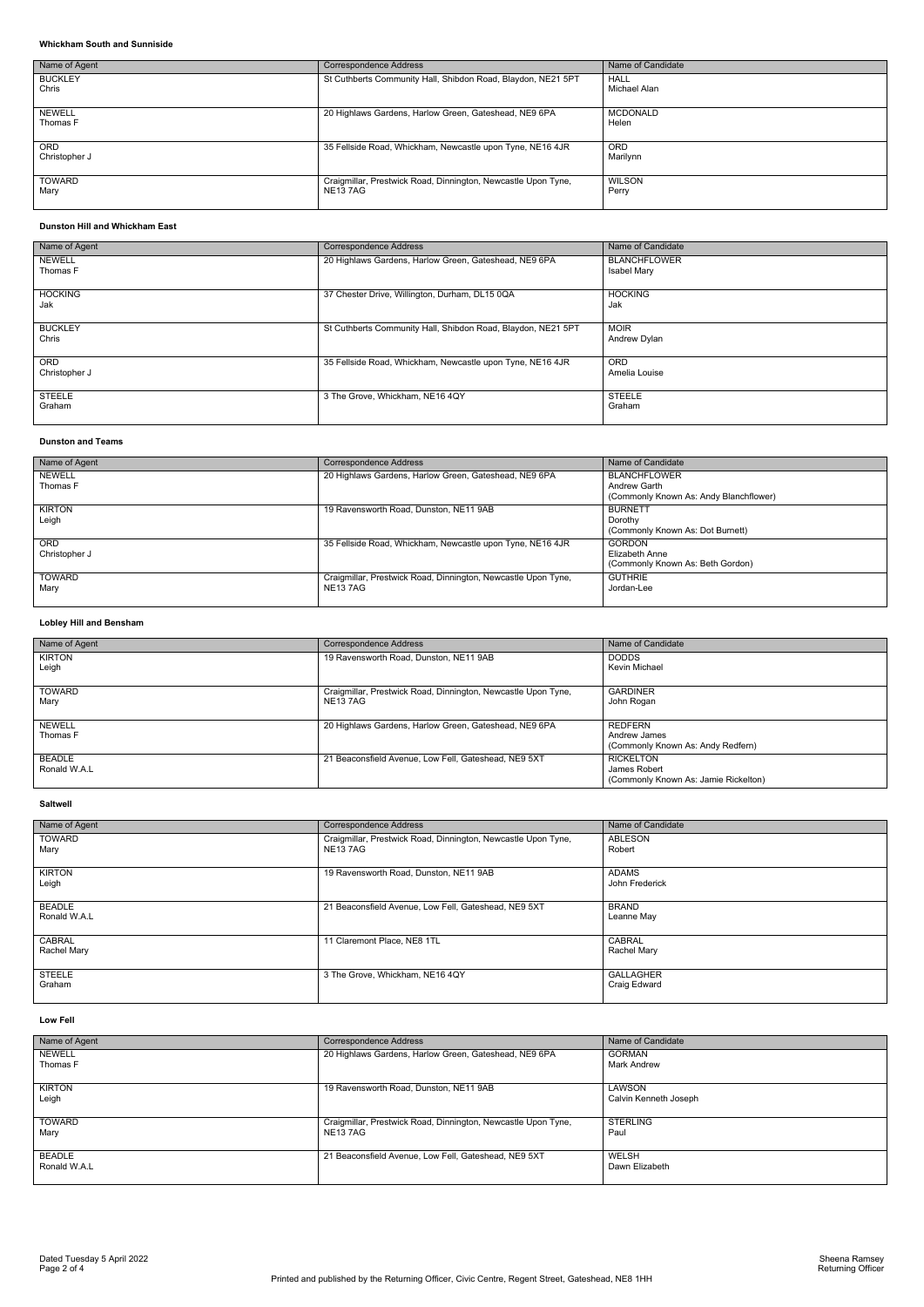Dated Tuesday 5 April 2022 Sheena Ramsey Page 3 of 4 Returning Officer

#### **Chowdene**

| Name of Agent                 | <b>Correspondence Address</b>                                                   | Name of Candidate                        |
|-------------------------------|---------------------------------------------------------------------------------|------------------------------------------|
| <b>KIRTON</b><br>Leigh        | 19 Ravensworth Road, Dunston, NE11 9AB                                          | <b>GOLDSWORTHY</b><br>Maureen Irene      |
| <b>NEWELL</b><br>Thomas F     | 20 Highlaws Gardens, Harlow Green, Gateshead, NE9 6PA                           | <b>NEWELL</b><br><b>Thomas Frederick</b> |
| <b>TOWARD</b><br>Mary         | Craigmillar, Prestwick Road, Dinnington, Newcastle Upon Tyne,<br><b>NE137AG</b> | <b>POTTS</b><br>David William            |
| <b>MORDEN</b><br>Samuel A J   | 13 Egremont Drive, Sheriff Hill, Gateshead, NE9 5SE                             | <b>SMITH</b><br>Marika                   |
| <b>BEADLE</b><br>Ronald W.A.L | 21 Beaconsfield Avenue, Low Fell, Gateshead, NE9 5XT                            | <b>SPOURS</b><br>Norman                  |

## **Bridges**

| Name of Agent          | <b>Correspondence Address</b>                                             | Name of Candidate        |
|------------------------|---------------------------------------------------------------------------|--------------------------|
| <b>TOWARD</b><br>Mary  | Craigmillar, Prestwick Road, Dinnington, Newcastle Upon Tyne,<br>NE13 7AG | <b>BACKLEY</b><br>Martin |
| BEADLE<br>Ronald W.A.L | 21 Beaconsfield Avenue, Low Fell, Gateshead, NE9 5XT                      | <b>COOPER</b><br>Gareth  |
| <b>KIRTON</b><br>Leigh | 19 Ravensworth Road, Dunston, NE11 9AB                                    | <b>DOUGLAS</b><br>Angela |

#### **Deckham**

| Name of Agent                 | <b>Correspondence Address</b>                                                   | Name of Candidate                        |
|-------------------------------|---------------------------------------------------------------------------------|------------------------------------------|
| <b>NEWELL</b><br>Thomas F     | 20 Highlaws Gardens, Harlow Green, Gateshead, NE9 6PA                           | <b>BROOKS</b><br><b>Gary Rutherford</b>  |
| <b>KIRTON</b><br>Leigh        | 19 Ravensworth Road, Dunston, NE11 9AB                                          | <b>GANNON</b><br>Martin                  |
| <b>MORDEN</b><br>Samuel A J   | 13 Egremont Drive, Sheriff Hill, Gateshead, NE9 5SE                             | <b>HALL</b><br>Norman                    |
| <b>BEADLE</b><br>Ronald W.A.L | 21 Beaconsfield Avenue, Low Fell, Gateshead, NE9 5XT                            | <b>JORDISON</b><br><b>Matthew Robert</b> |
| <b>TOWARD</b><br>Mary         | Craigmillar, Prestwick Road, Dinnington, Newcastle Upon Tyne,<br><b>NE137AG</b> | <b>KNOTTS</b><br>Josh Alan               |

# **High Fell**

| Name of Agent                 | <b>Correspondence Address</b>                                                   | Name of Candidate                         |
|-------------------------------|---------------------------------------------------------------------------------|-------------------------------------------|
| <b>TOWARD</b><br>Mary         | Craigmillar, Prestwick Road, Dinnington, Newcastle Upon Tyne,<br><b>NE137AG</b> | <b>ATHEY</b><br><b>Francis Thomas</b>     |
| <b>MORDEN</b><br>Samuel A J   | 13 Egremont Drive, Sheriff Hill, Gateshead, NE9 5SE                             | <b>BRUNSKILL</b><br>Elaine                |
| <b>KIRTON</b><br>Leigh        | 19 Ravensworth Road, Dunston, NE11 9AB                                          | <b>GIBSON</b><br>Judith Francesca Therese |
| <b>BEADLE</b><br>Ronald W.A.L | 21 Beaconsfield Avenue, Low Fell, Gateshead, NE9 5XT                            | <b>HOLDER</b><br><b>Thomas Karl</b>       |
| <b>NEWELL</b><br>Thomas F     | 20 Highlaws Gardens, Harlow Green, Gateshead, NE9 6PA                           | <b>RUBINSTEIN</b><br>Gabriel              |

# **Felling**

| Name of Agent                 | <b>Correspondence Address</b>                                                   | Name of Candidate                                        |
|-------------------------------|---------------------------------------------------------------------------------|----------------------------------------------------------|
| KIRTON<br>Leigh               | 19 Ravensworth Road, Dunston, NE11 9AB                                          | <b>DICK</b><br>William<br>(Commonly Known As: Bill Dick) |
| <b>BEADLE</b><br>Ronald W.A.L | 21 Beaconsfield Avenue, Low Fell, Gateshead, NE9 5XT                            | <b>FAWCETT</b><br>David Gilson                           |
| <b>NEWELL</b><br>Thomas F     | 20 Highlaws Gardens, Harlow Green, Gateshead, NE9 6PA                           | <b>GRANT</b><br>Neil Campbell                            |
| TOWARD<br>Mary                | Craigmillar, Prestwick Road, Dinnington, Newcastle Upon Tyne,<br><b>NE137AG</b> | <b>JACKSON</b><br>Peter Crompton                         |

# **Windy Nook and Whitehills**

| Name of Agent                 | <b>Correspondence Address</b>                                                   | Name of Candidate                                          |
|-------------------------------|---------------------------------------------------------------------------------|------------------------------------------------------------|
| <b>KIRTON</b><br>Leigh        | 19 Ravensworth Road, Dunston, NE11 9AB                                          | <b>GRAHAM</b><br>Thomas<br>(Commonly Known As: Tom Graham) |
| <b>NEWELL</b><br>Thomas F     | 20 Highlaws Gardens, Harlow Green, Gateshead, NE9 6PA                           | <b>GRANT</b><br><b>Ruth Christina</b>                      |
| <b>TOWARD</b><br>Mary         | Craigmillar, Prestwick Road, Dinnington, Newcastle Upon Tyne,<br><b>NE137AG</b> | <b>MURRAY</b><br>Kyle Lambert                              |
| <b>BEADLE</b><br>Ronald W.A.L | 21 Beaconsfield Avenue, Low Fell, Gateshead, NE9 5XT                            | <b>WALKER</b><br>Susan                                     |